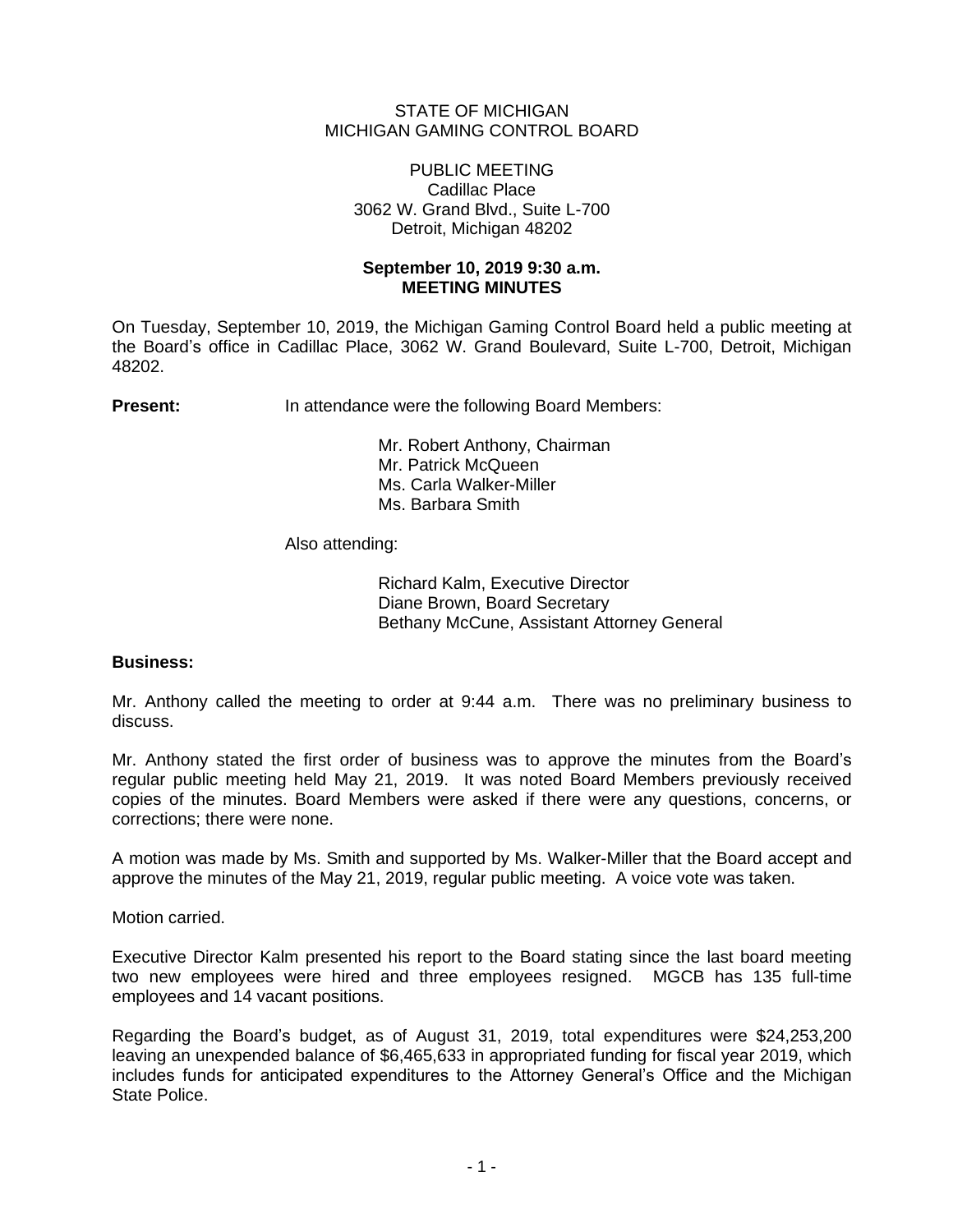For casino operations, Mr. Kalm reported aggregate revenue for the three Detroit casinos for the month ending July 2019 was down 0.3% when compared to July 2018. Revenue was up 1.3% when compared to June 2019. For year-to-date July 31, 2019, the aggregate revenue for the Detroit casinos was up 0.8% compared to last year.

The aggregate revenue for the month ending August 31, 2019 was down 0.5% when compared to August 2018. Gaming revenue for the month was MGM \$53 million, MotorCity \$40 million, and Greektown \$26.8 million. Compared to the same period last year, revenue for MGM was up 0.7%, MotorCity was up 0.4%, and Greektown was down 4.2%. Gaming taxes for the month of August were \$9.7 million compared to \$9.8 million last year.

Mr. Kalm also informed the Board; MGM reached the \$400 million mark on August 21, 2019 which was the earliest it had been reached. MGM wired \$4 million to the City of Detroit and increased its tax rate by 1% as required by the development agreement.

Regarding supplier licensing and vendor registration, Mr. Kalm advised the Board that as of August 31, 2019, 574 active vendor exemptions were registered. As of August 31, 2019, 293 casino supplier companies were granted exemption from supplier licensing requirements.

Mr. Kalm reported a total of six active temporary nongaming-related and three active temporary gaming-related supplier licenses in effect. There are 94 annual supplier licenses in effect.

Regarding occupational licensing, Mr. Kalm advised the Board as of August 31, 2019, the Board's Employee Licensing section issued a total of 2,065 occupational licenses to MGM employees; 1,656 occupational licenses to MotorCity employees; and 1,252 occupational licenses to Greektown employees. In addition, 1,504 employees of various licensed casino suppliers have been granted occupational licenses. Currently, there are 118 temporary occupational licenses in effect.

Mr. Kalm advised the Board since the May 2019 public meeting the required background investigations of 218 pending Level 1 and Level 2 occupational licenses have been completed. Prior to the September 2019 meeting Mr. Kalm approved 590 occupational license renewal requests and 141 Level 3 applications on behalf of the Board.

Mr. Kalm also reported Michigan State Police (MSP) Board-related activity and staffing update.

Next, the Board considered for approval, the recommendation of the Executive Director and the Licensing & Investigations Division's Employee Licensing staff regarding the Level 1 and Level 2 occupational license applications.

There being no questions from Board Members, it was moved by Ms. Walker-Miller and supported by Mr. McQueen that the Board enter an Order accepting and adopting the recommendations of the Executive Director and the Licensing & Investigations Division for the 218 pending Level 1 and Level 2 occupational license applications. A voice vote was taken.

Motion carried.

The next item of business on the agenda was consideration of the pending supplier licensing applications of Bangarang Enterprises, LLC and LLP Services, Inc. d/b/a LLP Construction Services.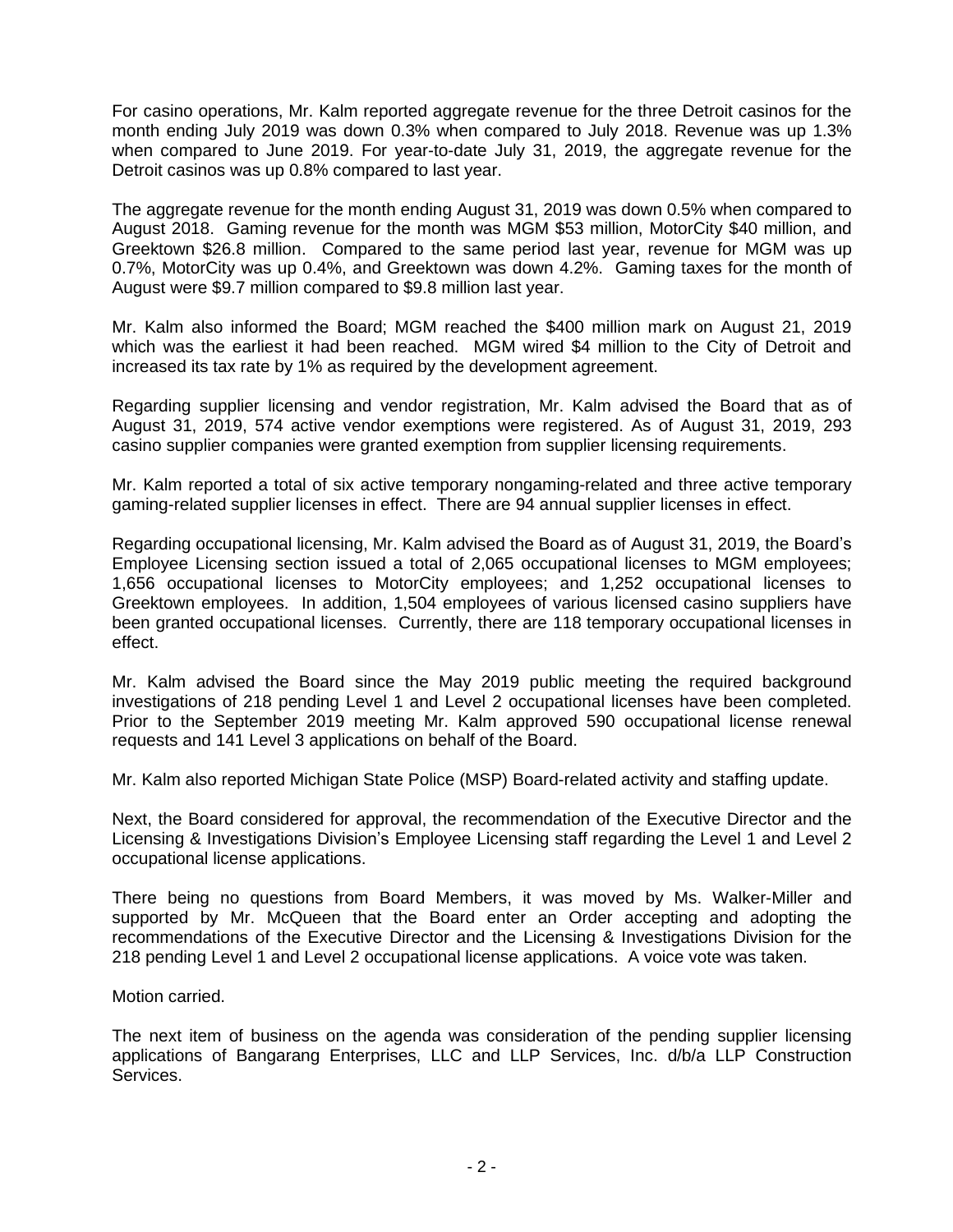There being no questions from Board Members, it was moved by Mr. McQueen and supported by Ms. Walker-Miller that the Board enter Orders finding the applicants and their qualifiers eligible and suitable for licensing and, accordingly, grant the requests for a one-year period. A voice vote was taken.

Motion carried.

Next agenda item was consideration of the pending supplier license renewal requests of Colasanti Construction Services, Inc.; Concept 3 LLC; Del Bene Produce, Inc.; Diversified Construction Specialists, Inc.; Duffey, Petrosky & Company, L.L.C.; Foresite Sports, Inc. d/b/a Interactive Promotions Group; Gaming Laboratories International, LLC; Gasser Chair Co., Inc. with New Key Person Joann Louise Kirin; Guideline Mechanical, Inc.; Jasman Construction, Inc.; JCM American Corporation d/b/a JCM Global with New Key Person Yoshihiro Iuchi; JMC Electrical Contractor, LLC d/b/a JMC Technology Group; Kimprint, Inc. d/b/a Progressive Printing; MarxModa, Inc.; Orion Waterproofing, Inc. d/b/a Orion Restoration and Waterproofing, Inc.; Premier Services Group, LLC; Surveillance Systems Integration, Inc. d/b/a Surveillance Systems Incorporated; Turner Electrical Services, LLC; Unique Linen Services, Inc.; and Wolverine Mailing, Packaging, Warehouse, Inc. d/b/a Wolverine Solutions Group.

There being no questions from Board Members, Ms. Walker-Miller supported the motion put forth by Ms. Smith that the Board enter Orders finding the suppliers and their qualifiers eligible and suitable for license renewal and, accordingly, grant the requests for a one-year period. A voice vote was taken.

Motion carried.

The next item on the agenda was to consider the Licensing, Investigations & Audit Division's recommendation regarding the suitability of New Key Person, Bartholomaus Czapkiewicz, of supplier licensee Ainsworth Game Technology Limited. There were no questions from Board Members. A motion was made by Ms. Walker-Miller and supported by Mr. McQueen that the Board grant the request. A voice vote was taken.

# Motion carried.

The next agenda item was to consider the Casino Operations Division's recommendation regarding the Acknowledgement of Violation of casino licensee Detroit Entertainment, L.L.C. d/b/a MotorCity Casino. There was no discussion or questions regarding the recommendation; therefore, a motion was made by Mr. McQueen and supported by Ms. Walker-Miller to approve the violation. A voice vote was taken.

#### Motion carried.

The next agenda item was to consider the Casino Operations Division's recommendations regarding the Acknowledgement of Violation of supplier licensee Incredible Technologies, Inc. There was no discussion or questions regarding the recommendations; therefore, a motion was made by Ms. Smith and supported by Ms. Walker-Miller to approve the violation. A voice vote was taken.

#### Motion carried.

The next three agenda items were the casino license renewals of MGM Grand Detroit, LLC; Detroit Entertainment, LLC d/b/a MotorCity Casino; and Greektown Casino, L.L.C. MGM Grand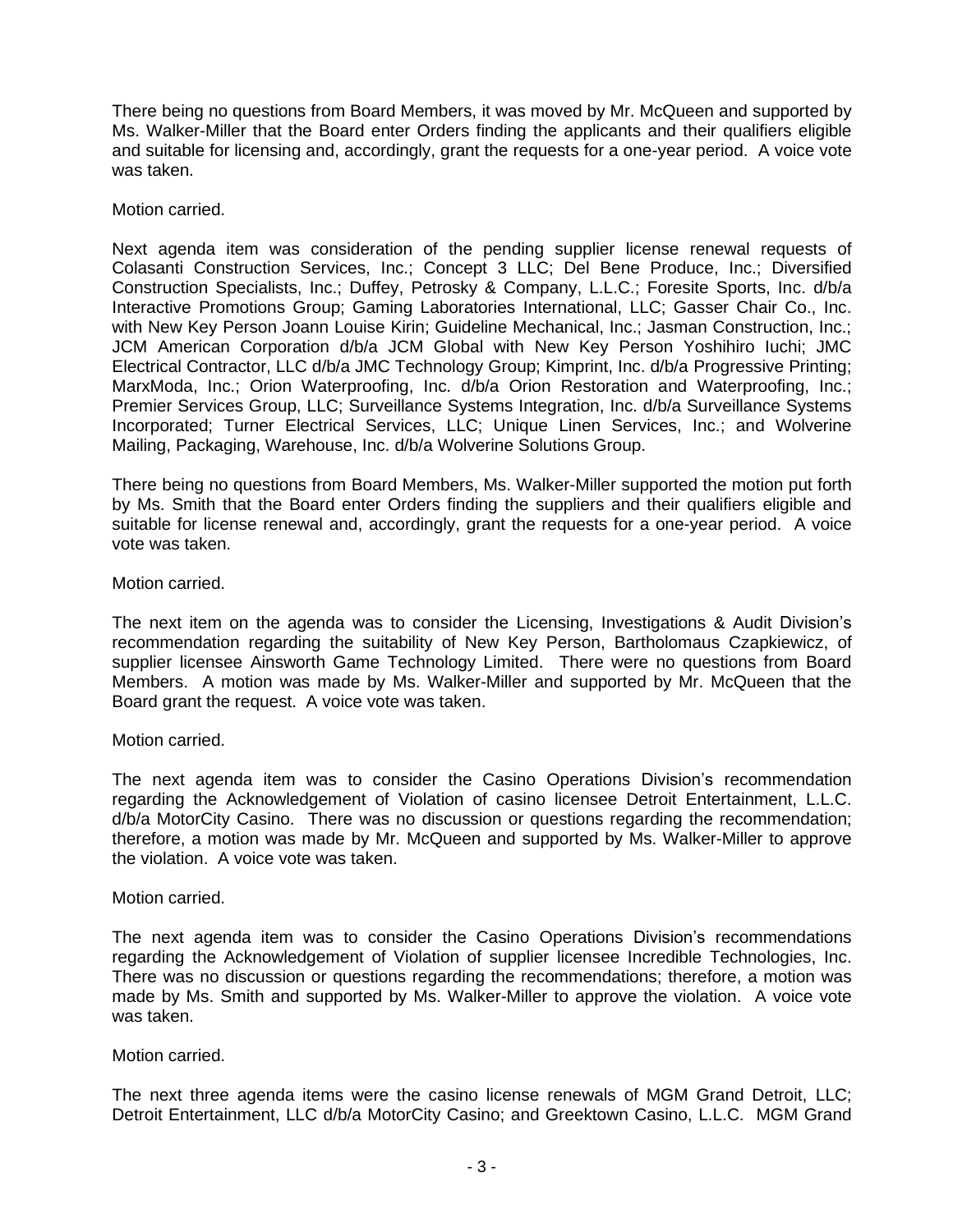Detroit's renewal report also included the suitability of new Key Persons Keith Arlyn Meister and Cameron Scott Steinagel.

There were no questions from Board Members. Motions were made and supported. A voice vote was taken for each casino individually.

Motions carried.

The next item on the agenda was to consider the Licensing, Investigations & Audit Division's recommendation regarding the withdrawal request of Gemellaro Systems Integration, Inc. There was no discussion or questions from Board Members, therefore, a motion was made by Ms. Walker-Miller and supported by Ms. Smith, that the Board approve the request. A voice vote was taken.

Motion carried.

Next agenda item was to consider the Licensing, Investigations & Audit Division's recommendations regarding the Administrative Law Judge's Proposals for Decision of occupational licensees LaRoi Davis and Donald Thaxton. Assistant Attorney General Bethany McCune summarized the violations for the Board. Neither Mr. Davis nor Mr. Thaxton were present. The Board voted to accept the Proposals for Decision.

The Board then considered the Acknowledgements of Violations of occupational licensees Ahmed Bin-Abdoon; Kiara Cheyney Chandler; Kris Lamar Porter; and Willeata Pulliam. The licensees nor their respective representatives were present. There were no questions from Board Members. A motion to approve was made by Ms. Smith and supported by Ms. Walker-Miller. A voice vote was taken.

Motion carried.

Mr. Anthony moved on to the "Other Business" portion of the agenda where the Board reviewed a proposed meeting schedule for fiscal year 2019-2020. There were no changes. A voice vote was taken.

Motion carried. The schedule will be posted on the Gaming Control Board's website.

Mr. Anthony then announced the Board's next regular public meeting would be held Tuesday, November 12, 2019, at 9:30 a.m.

A motion to go into closed session was made by Ms. Walker-Miller and supported by Mr. McQueen. A roll call vote was taken.

Motion carried.

Following the closed session, the Board resumed the public meeting for the purpose of approving the May 21, 2019 closed session minutes.

Mr. McQueen put forth the motion for approval which was supported by Ms. Smith. A voice vote was taken.

Motion carried.